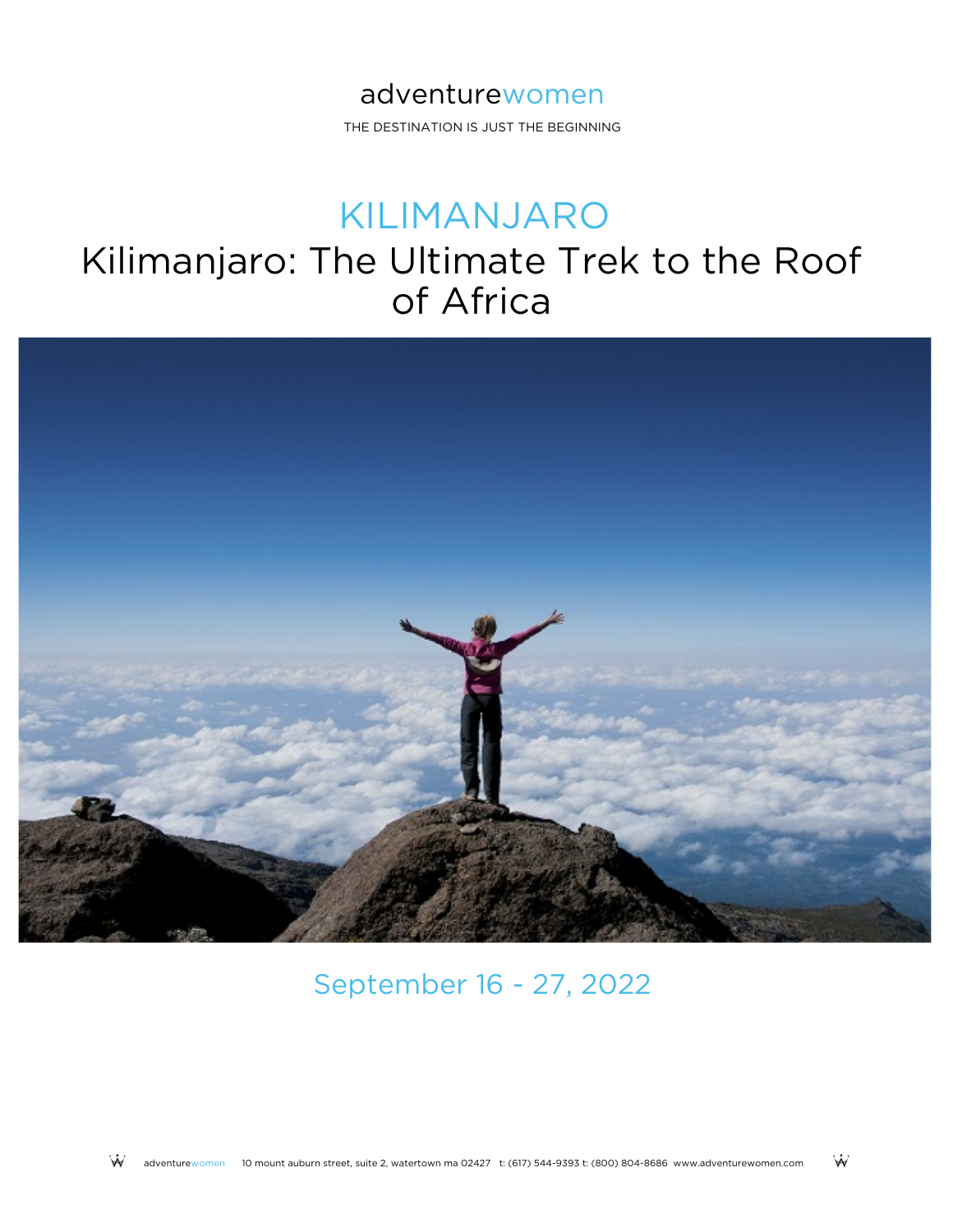THE DESTINATION IS JUST THE BEGINNING

# KILIMANJARO

# Kilimanjaro: The Ultimate Trek to the Roof of Africa

## TRIP HIGHLIGHTS

- ► 98% summit success rate
- ► 10-day Northern Circuit trek route affords amazing views and less-traveled trails
- ► All single tents on the mountain with cot and foam mattress, heater in the dining tent
- ▶ Opportunity to sleep in Crater Camp and see the glaciers for which Kilimanjaro is famous
- ► Female Wilderness First Responder guides, highly trained and well-paid porters, nutritious mountain cuisine, and top-of-the-line safety gear

## TRIP ROUTE

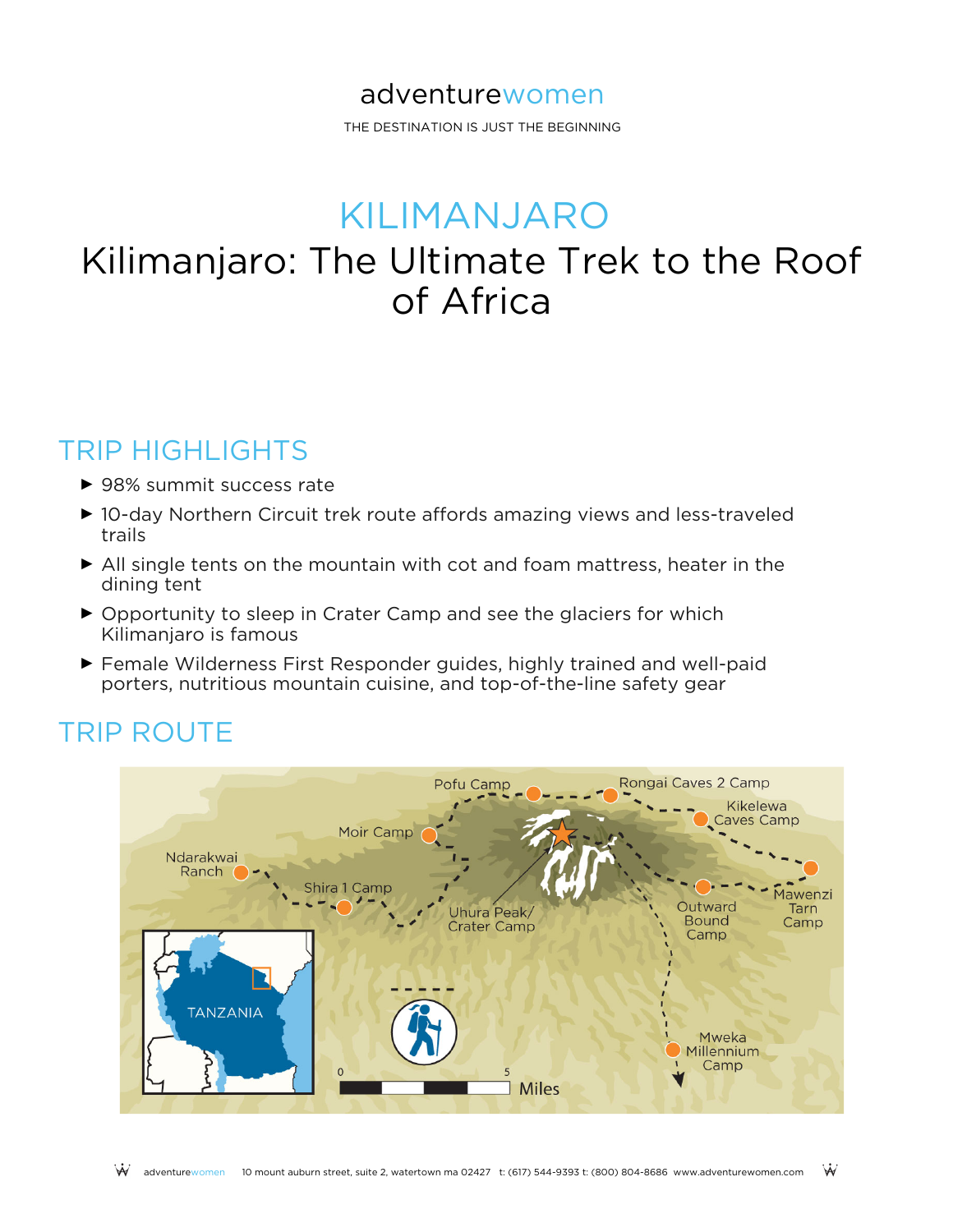THE DESTINATION IS JUST THE BEGINNING

# KILIMANJARO

# Kilimanjaro: The Ultimate Trek to the Roof of Africa

### QUICK VIEW ITINERARY

- Day 1 arrive in the foothills of Kilimanjaro
- Day 2 trek briefing, nature walk to acclimatize
- Day 3 1-2 hours trekking to Shira 1 (11,499')
- Day 4 trek 4-5 hours to Moir Camp (13,700')
- Day 5 trek 5-7 hours to Pofu Camp (13,200')
- Day 6 trek 5-7 hours to Rongai Caves Camp 2 (11,450')
- Day 7 trek 3-5 hours to Kikelewa Caves Camp (11,850')
- Day 8 trek 4-6 hours to Mawenzi Tarn Camp (14,210')
- Day 9 trek 5-7 hours to Outward Bound Camp (15,450')
- trek 7-10 hours to the summit Uhuru Peak (19,341'), trek 1-2 hours to Crater Camp (18,802') Day 10
- trek 4-7 hours to Mweka Millennium Camp (12,500'), tipping ceremony with porters Day 11
- trek 3-6 hours to the park gate, celebrate your trek, depart Tanzania Day 12

## ACTIVITY LEVEL

#### Challenging

#### TRIP PRICE

Main Trip: \$9,795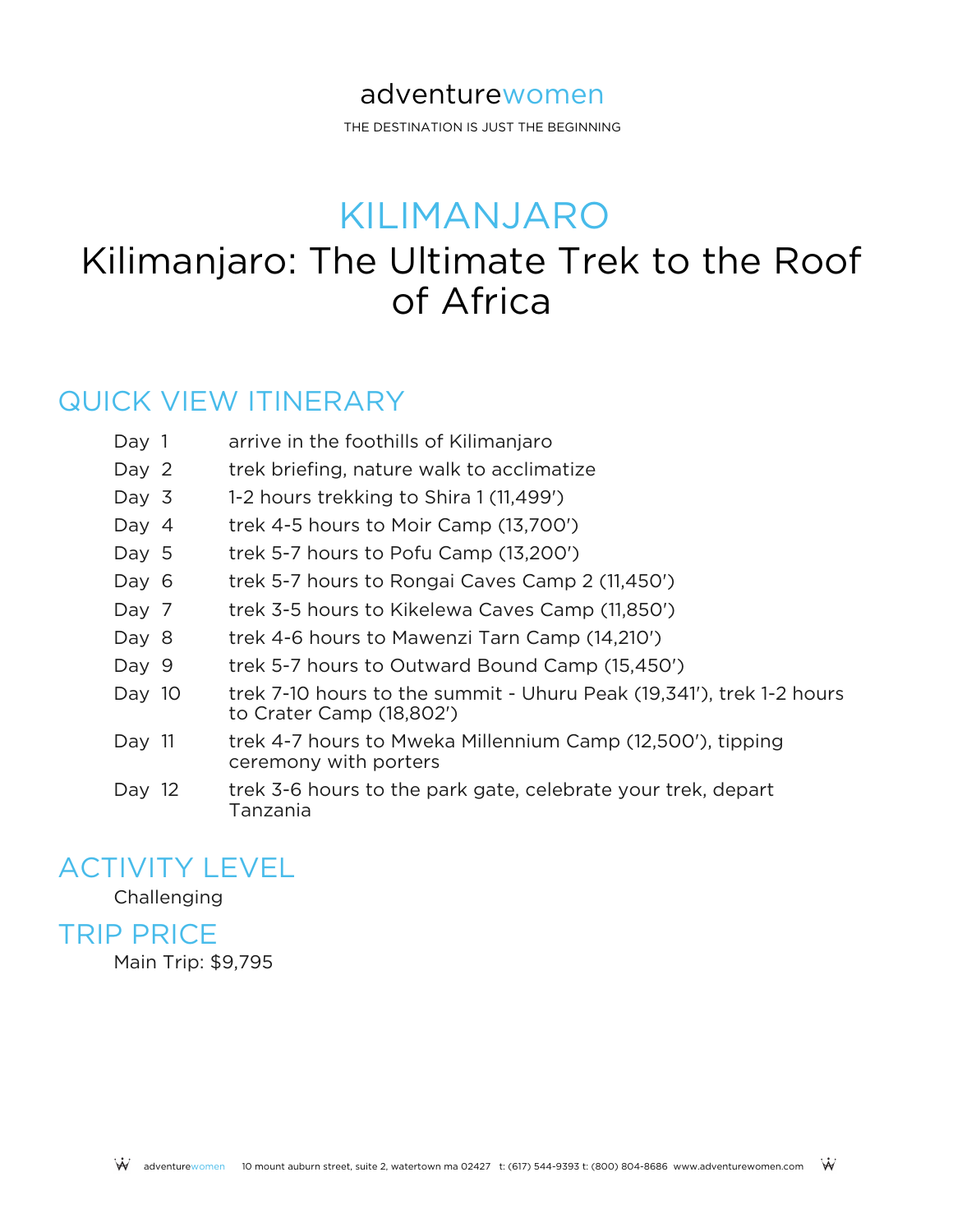your adventure in depth

> DAY<sub>1</sub> Friday 9/16/22

## KILIMANJARO

■ ■ ■ ■ ■ ■ ■ ■ ■ ■ ■ ■ ■ ■ ■ ■ ■ ■ ■ ■

Kilimanjaro: The Ultimate Trek to the Roof of Africa

Arrive in Tanzania

Experience the challenge and achievement of a lifetime as you summit Mount Kilimanjaro with AdventureWomen on this ultimate, remote, and upgraded ten-day Northern Circuit trek. On this transformational journey, (re)discover your power, persevere with like-minded women, and walk among some of Africa's greatest wonders.

AdventureWomen has upgraded this trek to be the ultimate way to reach the summit. This ten-day trek has a 98% summit success rate and gives you the maximum time to acclimatize to the altitude. Not only do you have the best Wilderness First Responder guides, but some of them will be women guides, who have been mentored by AdventureWomen to help advance their guiding career. You will have your own single tent, complete with a comfortable cot and foam mattress, and the dining tent is furnished with a heater, making mealtimes with your group cozy affairs. You are also accompanied by an AdventureWomen Ambassador, committed to helping make your experience a fun and personally rewarding adventure, and cheering you on as you reach beyond your comfort zone to take on new challenges in your own unique way!

| Arrival<br><b>Information</b> | Arrive at Kilimanjaro International Airport (JRO).<br>One group transfer is provided for the Delta/KLM<br>arrival today. Private transfers for other arrivals are<br>available for an additional fee. |
|-------------------------------|-------------------------------------------------------------------------------------------------------------------------------------------------------------------------------------------------------|
| Pick-up and                   | You will be picked up at Kilimanjaro Airport and                                                                                                                                                      |
| Transfer                      | transferred to your comfortable lodge.                                                                                                                                                                |

Accommodations Ndarakwai Ranch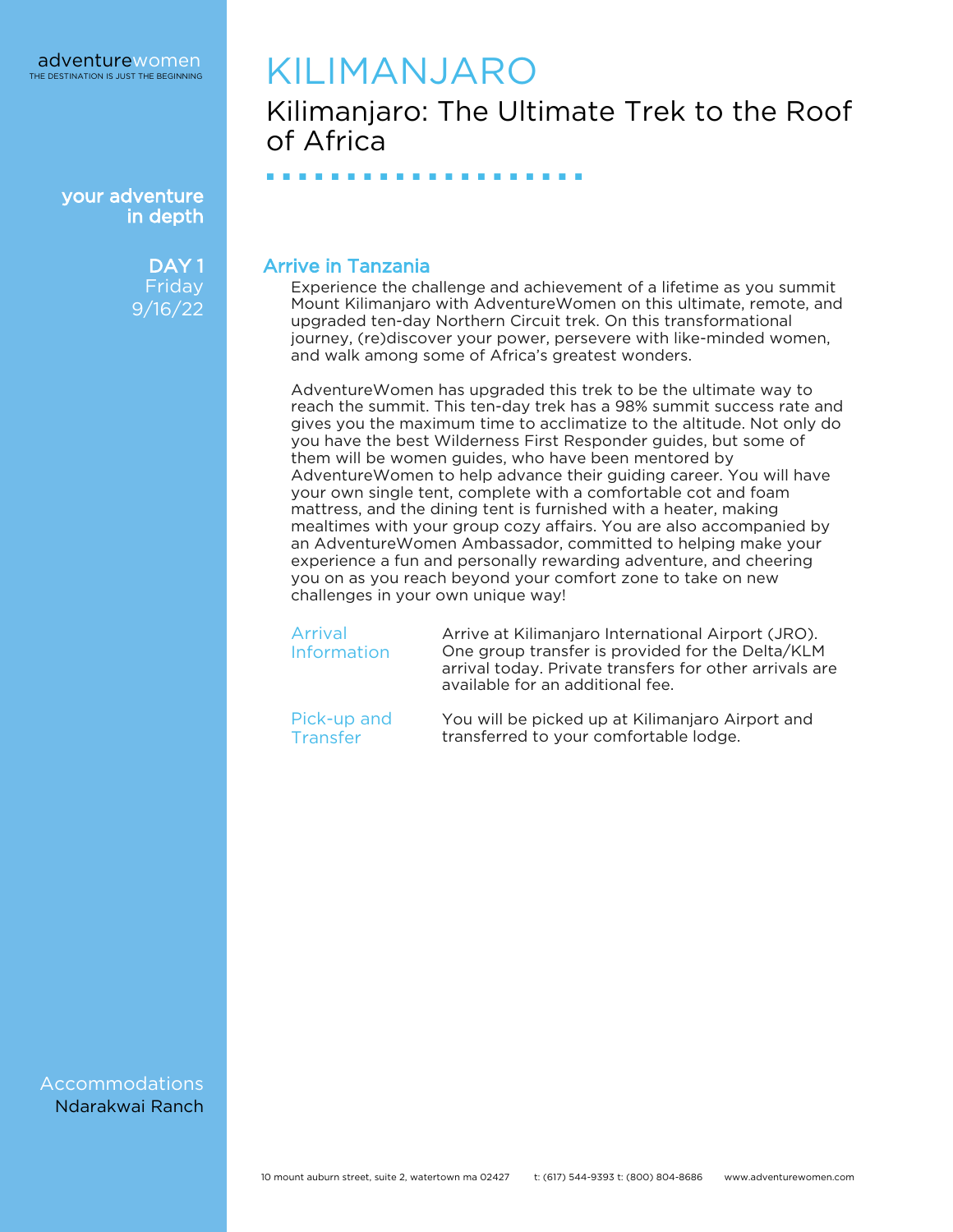your adventure in depth

> DAY<sub>2</sub> **Saturday** 9/17/22

## KILIMANJARO

## Kilimanjaro: The Ultimate Trek to the Roof of Africa

■ ■ ■ ■ ■ ■ ■ ■ ■ ■ ■ ■ ■ ■ ■ ■ ■ ■ ■ ■

#### Foothills of Kilimanjaro

Take a day to acclimatize as you walk the plains and woodlands with a guide. The foothills cover a diverse terrain of acacia-covered savannah, open grasslands, forests, farms, and mountain villages. You might come across anything from giraffe on the plains to blue monkeys in the trees. As you hike, stretch your limbs, enjoy the surroundings, and relax. You will be all the more prepared for your trek up Kilimanjaro.

- Trek Briefing Have a trek briefing this morning, during which you will receive your rental gear (if applicable). Please try on and inspect each item to make sure that it's comfortable and that you understand all the features. This will be your last chance before the trek to modify, exchange or add gear.
- Nature Walk Take a guided walk on the 11,000-acre ranch, where over 350 bird species and 65 mammal species can be seen as a direct result of the conservation work happening here. Since conservation efforts began in 1994, resident wildlife populations have returned to the area.

#### Accommodations Ndarakwai Ranch

Meals Included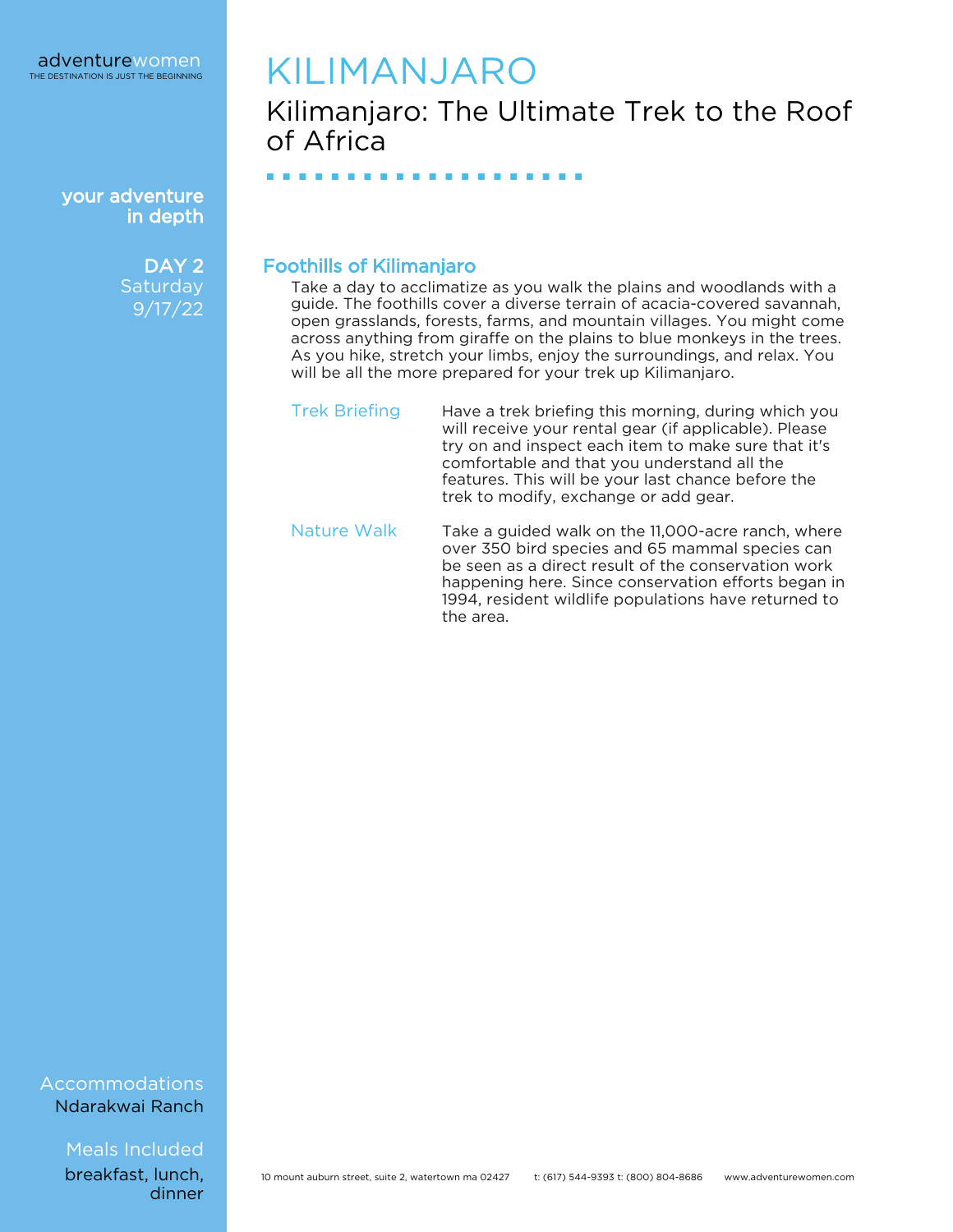your adventure in depth

> DAY<sub>3</sub> **Sunday** 9/18/22

# KILIMANJARO

Kilimanjaro: The Ultimate Trek to the Roof of Africa

Foothills of Kilimanjaro to Heath

■ ■ ■ ■ ■ ■ ■ ■ ■ ■ ■ ■ ■ ■ ■ ■ ■ ■ ■ ■

Wake up to a chorus of birds this morning. After a thorough briefing and gear check, it's off to the wide-open plains that lead to Kilimanjaro. Passing coffee farms and mountainside villages, you will drive through dense rainforest. Under the tangled canopy of moss coated vines, search for black and white colobus monkey, blue monkey, and a vibrant array of exotic birds.

- Weigh Your Duffel Bag Today you will weigh your duffel bag to ensure that it does not exceed 33lbs, as it will be carried throughout the trek by a member of your porter team. If your duffel weighs more than 33lbs, or if you would like someone to carry your daypack, a personal porter may be hired for an additional fee.
- Start Your Trek Meet your guides and porters at the park gate, where you'll complete your registration formalities. Head to an expansive plateau that marks the start of your trek. Arrive at your camp after a fairly leisurely walk. (Trekking time 1-2 hours)

Accommodations Meals Included Shira 1 Camp (11,499')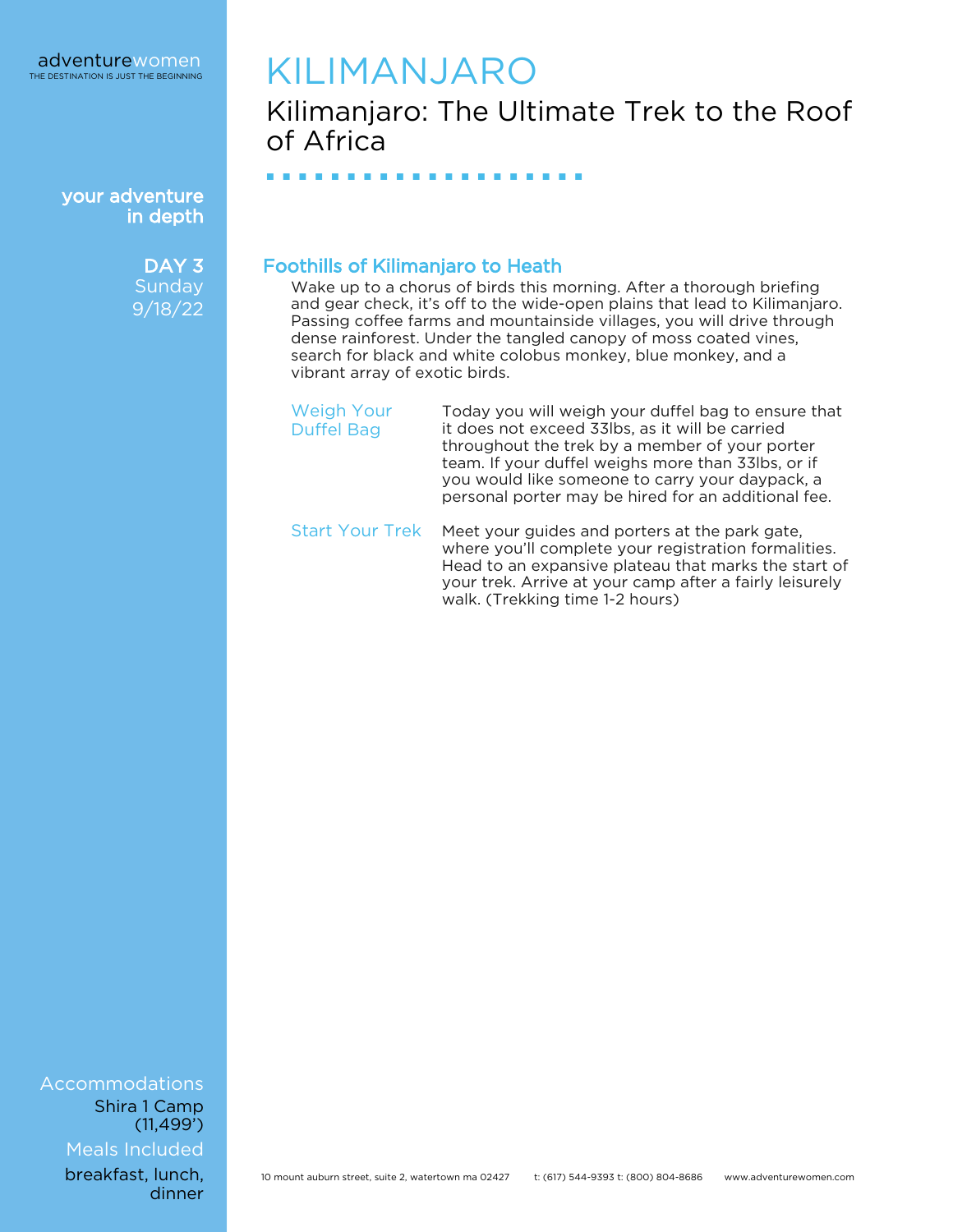your adventure in depth

> DAY<sub>4</sub> **Monday** 9/19/22

## KILIMANJARO

## Kilimanjaro: The Ultimate Trek to the Roof of Africa

■ ■ ■ ■ ■ ■ ■ ■ ■ ■ ■ ■ ■ ■ ■ ■ ■ ■ ■ ■

Heath to Alpine Desert

Cold and dry, the alpine desert's windswept, rocky landscapes have often been compared to the surface of the moon.

Hike to the Alpine Desert Trek across the Shira plateau, one of the highest plateaus on earth averaging 12,500 feet, toward Kibo's glaciered peak. Immediately veer away from the tourist trails towards the northeast edge of the Plateau. The trek is over easy terrain, and Moir camp is isolated, seldom used, and affords views over the Shira Plateau. (Trekking time 4-5 hours)

#### Accommodations Moir Camp (13,700')

Meals Included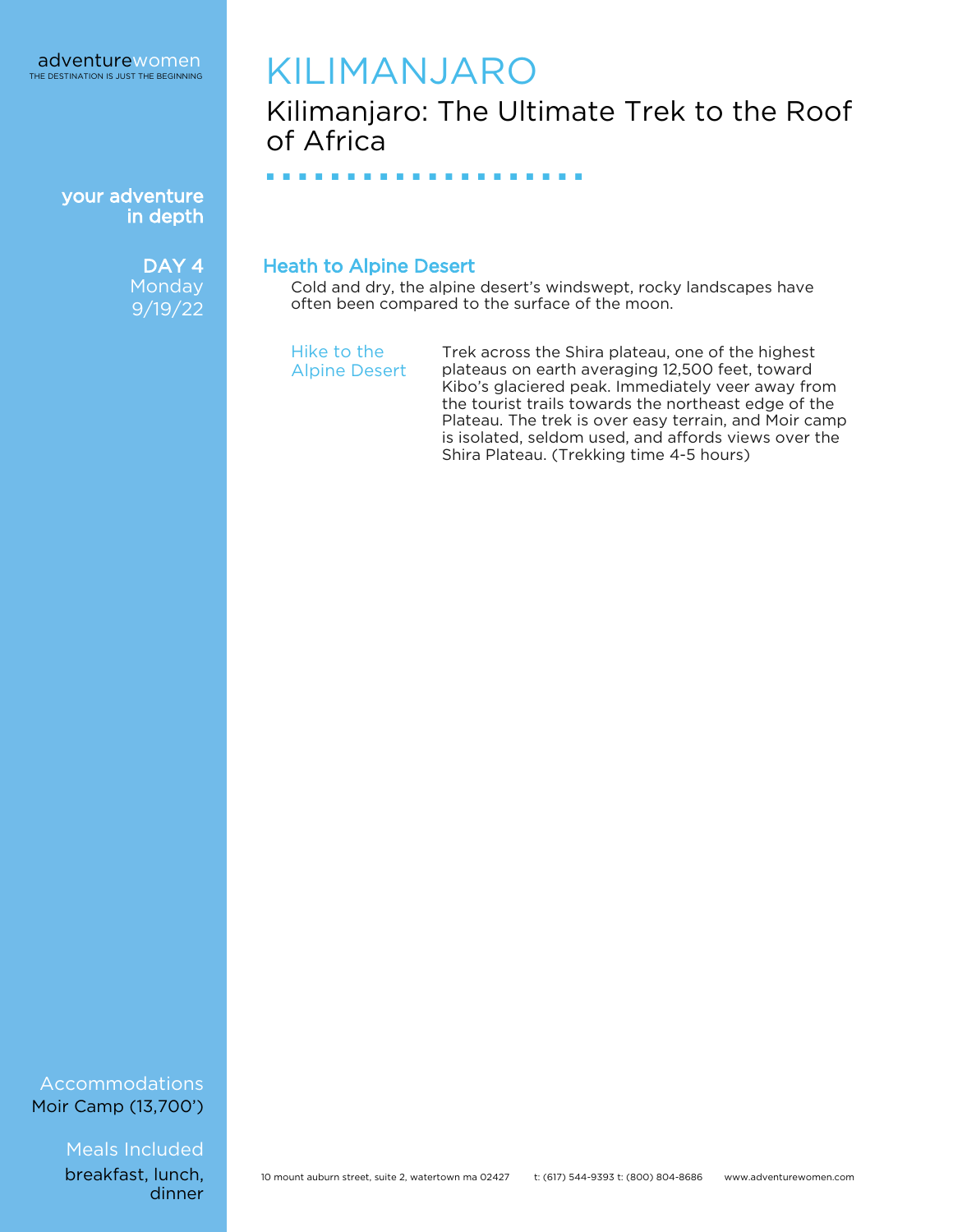your adventure in depth

> DAY<sub>5</sub> **Tuesday** 9/20/22

## KILIMANJARO

■ ■ ■ ■ ■ ■ ■ ■ ■ ■ ■ ■ ■ ■ ■ ■ ■ ■ ■ ■

Kilimanjaro: The Ultimate Trek to the Roof of Africa

Alpine Desert to Moorland

One of the most striking species that can only be found on Kilimanjaro is the giant groundsel varietal Dendrosenecio kilimanjari. Something like a cross between a burned-up cactus and a pineapple, these oddlooking plants can only be found on Kilimanjaro, and only above 14,000'.

**Continue Trekking** 

Winding through a forest of towering Dendrosenecio kilimanjari, proceed steadily upward over expansive ridgelines in the high alpine desert. You will notice that the air thins and cools dramatically from this elevation. Enjoy the extraordinary views as you pass massive volcanic formations scattered throughout the fields of scree. Only white-necked ravens and a handful of other birds venture this high, where vegetation is scarce. You'll camp above this lunar landscape in a remote location where you might even catch glimpses of Kenya's vast badlands. (Trekking time 5-7 hours)

Accommodations Meals Included Pofu Camp (13'200')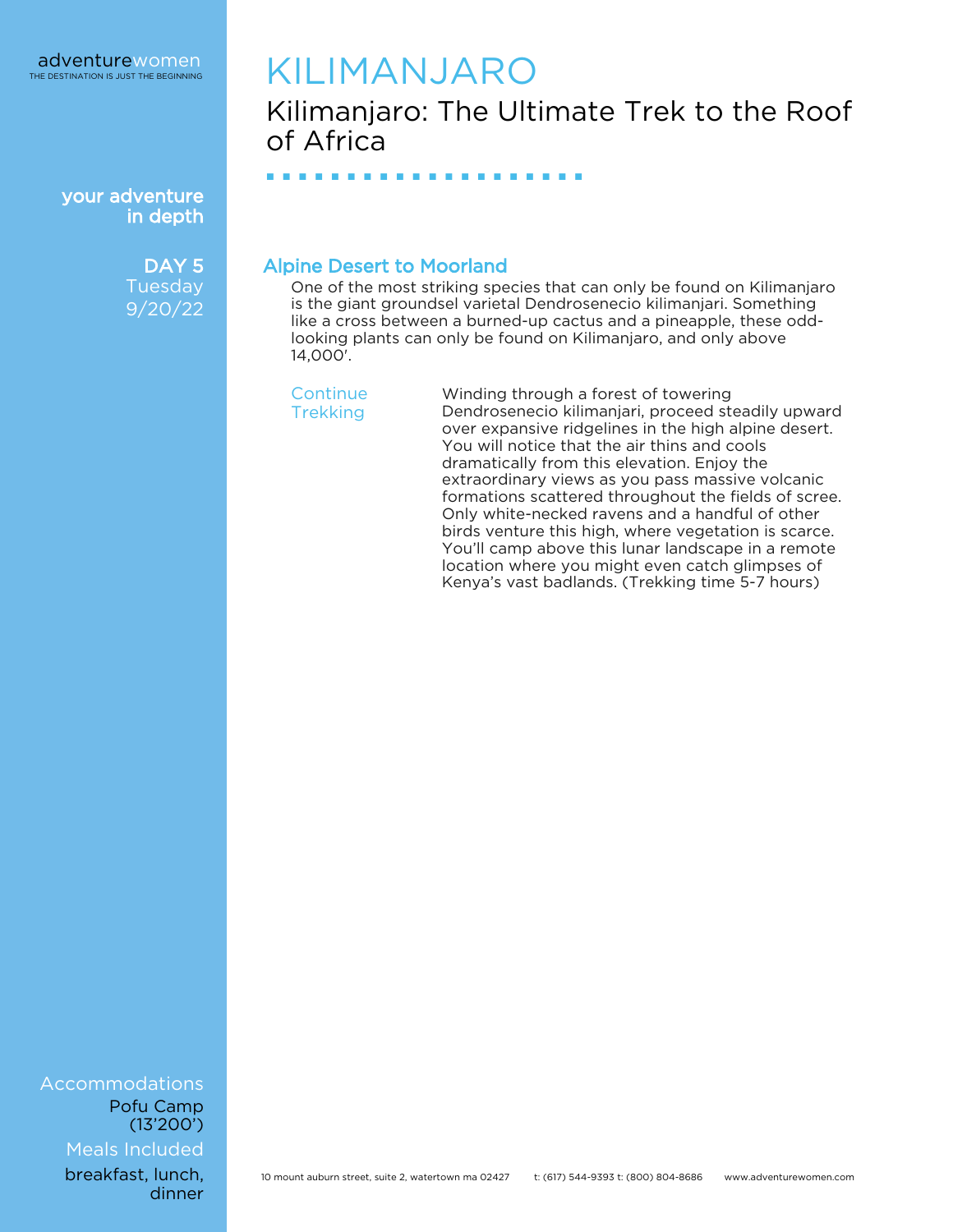your adventure in depth

> DAY<sub>6</sub> **Wednesday** 9/21/22

## KILIMANJARO

Kilimanjaro: The Ultimate Trek to the Roof of Africa

■ ■ ■ ■ ■ ■ ■ ■ ■ ■ ■ ■ ■ ■ ■ ■ ■ ■ ■ ■

#### Moorland to Heath

Sparser and drier than the forest, the heath includes bearded lichen hanging from the trees.

Continue Your Trek

Proceed onward through valleys and over ridges through the alpine desert and moorland, continuing the circuit to the east, enjoying a vast mountain wilderness to yourselves. (Trekking time 5-7 hours)

Accommodations Rongai Caves Camp 2 (11,450')

Meals Included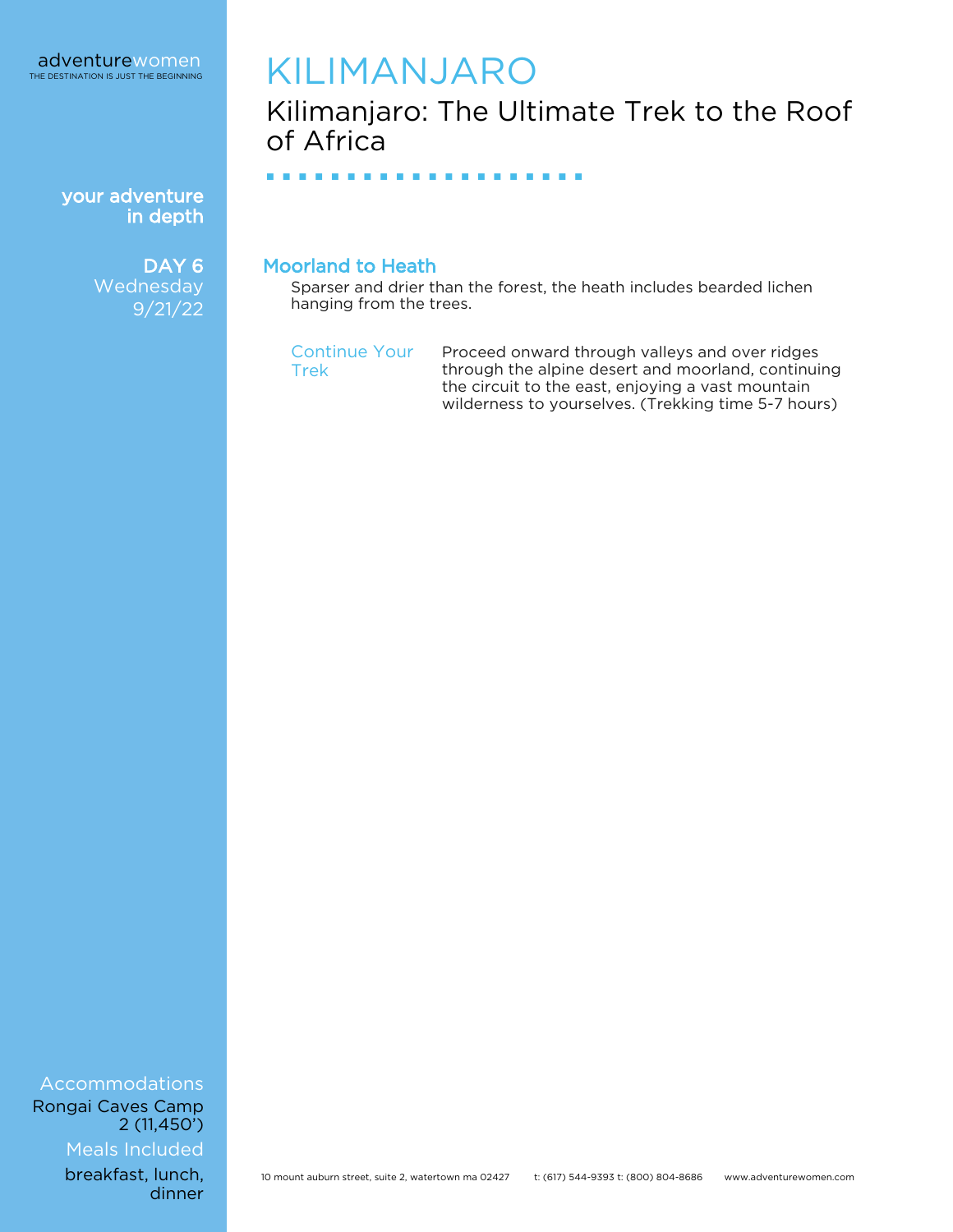

your adventure in depth

> DAY<sub>7</sub> **Thursday** 9/22/22

## KILIMANJARO

## Kilimanjaro: The Ultimate Trek to the Roof of Africa

■ ■ ■ ■ ■ ■ ■ ■ ■ ■ ■ ■ ■ ■ ■ ■ ■ ■ ■ ■

#### Heath to Moorland

Kilimanjaro is full of surprises large and small - multiple peaks that will be your backdrop, glaciers and cliffs that will leave you speechless, climate zones that make your trek an ever-changing journey.

Today's Trek As the sun's rays stretch over the mountain face this morning, you will resume your trek from the savannah of heather and grasses into the moorlands. Pass bizarre flora, such as giant groundsels, and a misty, cloud-covered terrain of volcanic rock. Move up the mountain steadily and gradually, heeding your guides' advice to go "pole, pole," or slowly, slowly, and eventually arrive at your camp in the moorlands. (Trekking time 3-5 hours)

Accommodations Kikelewa Caves Camp (11,850')

Meals Included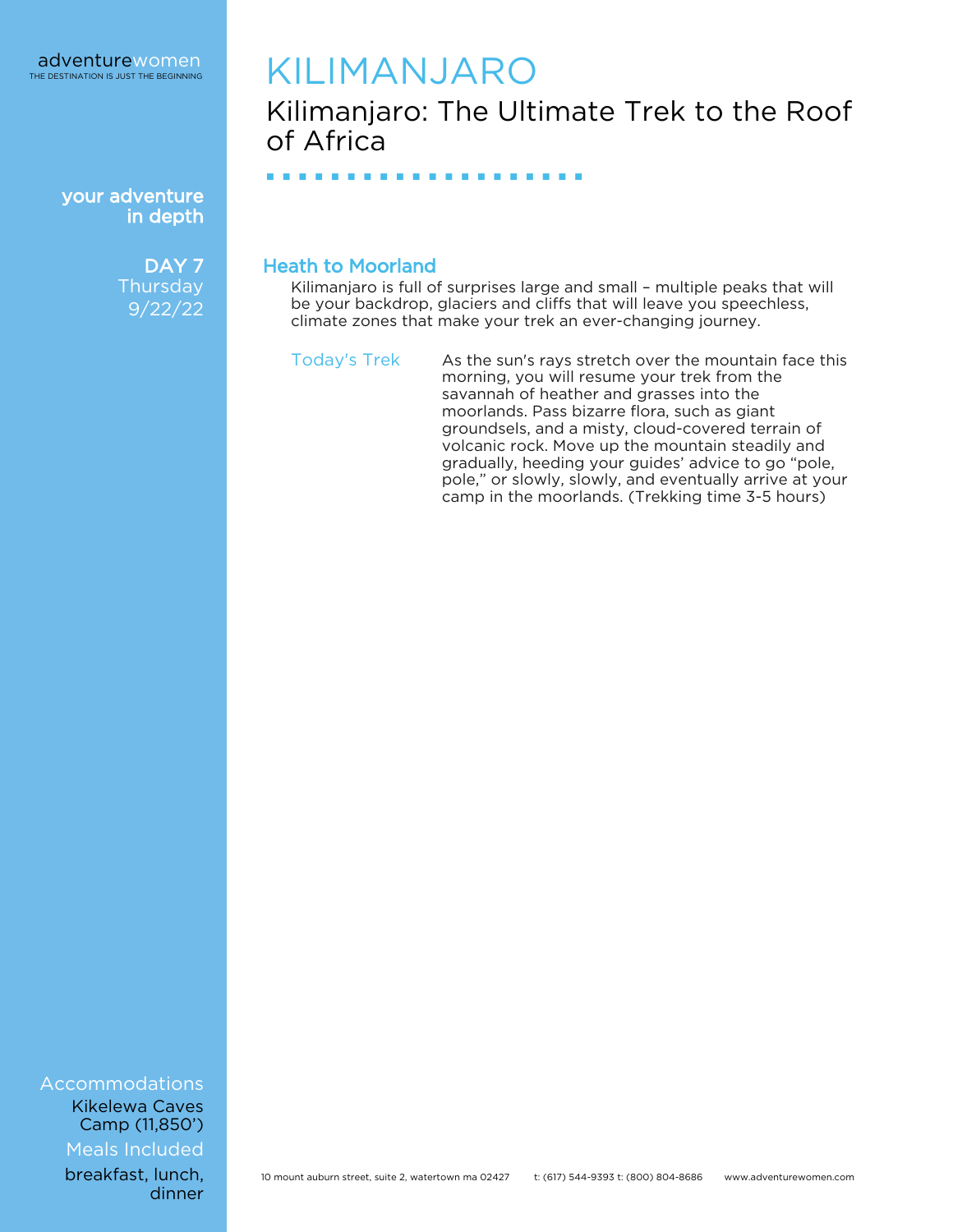

your adventure in depth

> DAY<sub>8</sub> **Friday** 9/23/22

## KILIMANJARO

■ ■ ■ ■ ■ ■ ■ ■ ■ ■ ■ ■ ■ ■ ■ ■ ■ ■ ■ ■

Kilimanjaro: The Ultimate Trek to the Roof of Africa

Moorland to Alpine Desert

Trekking onward through the barren alpine desert, you will reach the placid shores of a high-elevation lake. Your camp is nestled in an alcove beside the steep walls of Kilimanjaro's second tallest volcanic cone, Mawenzi peak.

Keep Climbing Trekking onward through the barren alpine desert, you will reach the placid shores of a high-elevation lake. Your camp is nestled in an alcove beside the steep walls of Kilimanjaro's second tallest volcanic cone, Mawenzi peak. (Trekking time 4-6 hours)

Accommodations Mawenzi Tarn Camp  $(14,210)$ 

Meals Included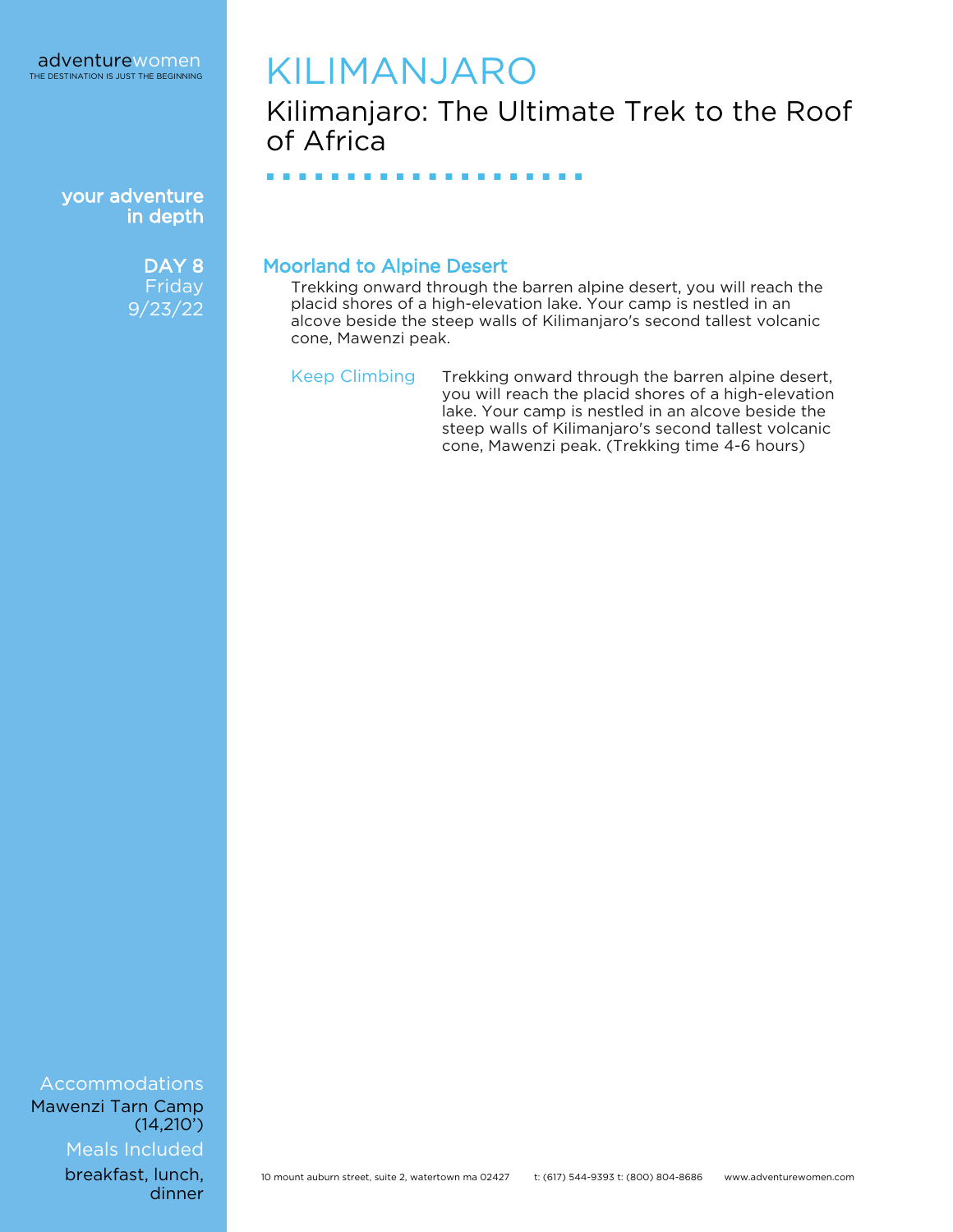your adventure in depth

> DAY<sub>9</sub> **Saturday** 9/24/22

## KILIMANJARO

■ ■ ■ ■ ■ ■ ■ ■ ■ ■ ■ ■ ■ ■ ■ ■ ■ ■ ■ ■

Kilimanjaro: The Ultimate Trek to the Roof of Africa

Alpine Desert

Enjoy another day trekking with your friends. Tell stories and laugh as you encourage each other to get ever closer to your goal – the summit!

Trek in the Alpine Desert

Continue through the stark alpine desert this morning, making the gradual journey toward Kilimanjaro's glaciers and Uhuru Peak. As you cross the saddle between Mawenzi and Kibo peaks, enjoy some of the most spectacular views on the mountain. (Trekking time 5-7 hours)

Accommodations Outward Bound Camp (15,450')

Meals Included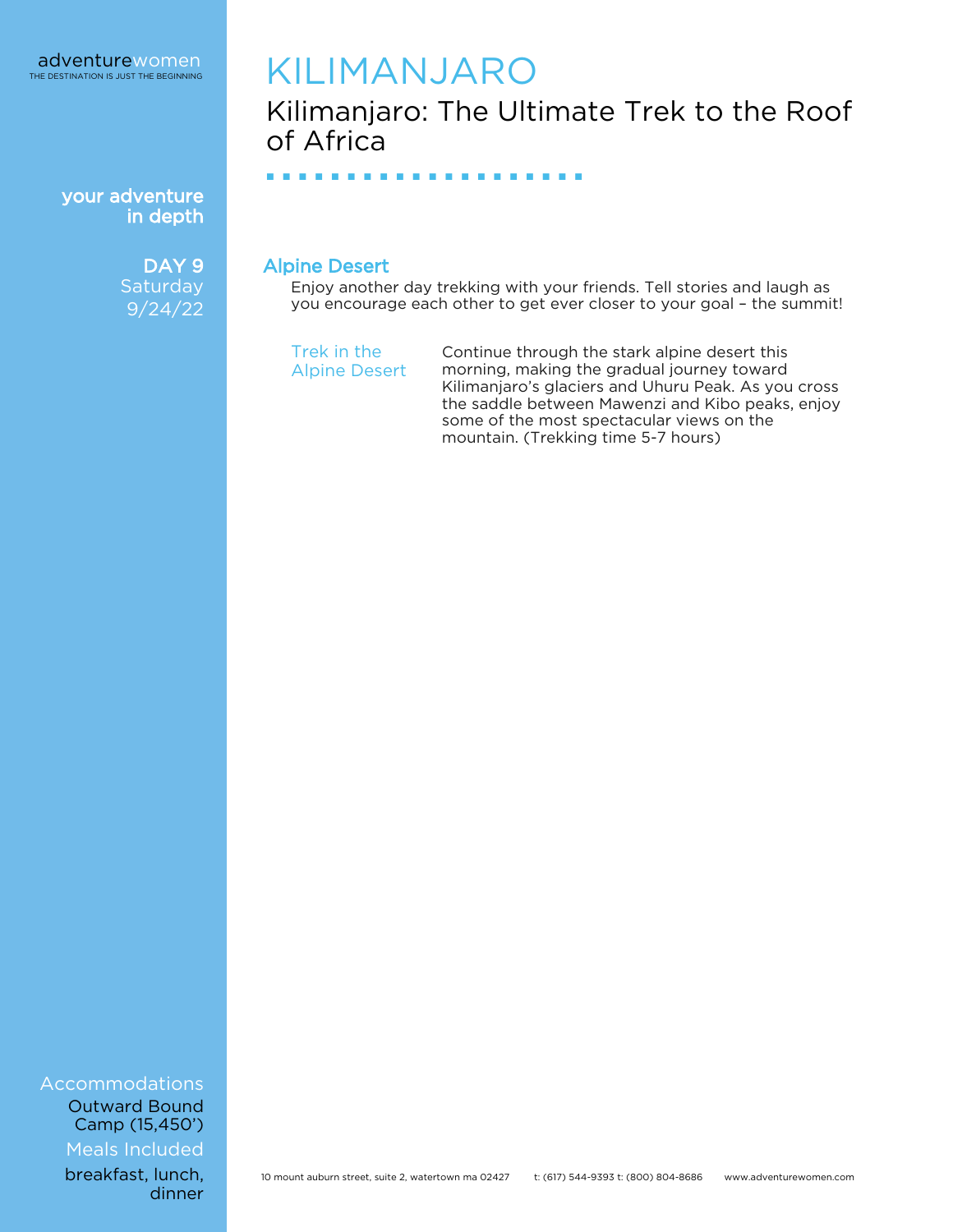your adventure in depth

> **DAY 10 Sunday** 9/25/22

## KILIMANJARO

■ ■ ■ ■ ■ ■ ■ ■ ■ ■ ■ ■ ■ ■ ■ ■ ■ ■ ■ ■

Kilimanjaro: The Ultimate Trek to the Roof of Africa

Alpine Desert to Arctic Zone

Peak

At 19,341', flat-topped Uhuru Peak is truly the Roof of Africa. The trek is tough but you're hiking with women who share your grit and drive, lifting each other up to ensure everyone reaches the top as one.

Trek to Uhuru With exuberant cheers and shouts, share your triumphant summit of Uhuru's rocky crown with the victorious women who've hiked alongside you, challenging you to press on. Savor this moment of glory and gratitude. (Trekking time 7-10 hours)

Descend to Crater Camp After your celebrations at 19,341', descend into Crater Camp from the summit and cap your achievement with a hot meal and views of towering glaciers from your tent. (Trekking time 1-2 hours)

Accommodations Meals Included Crater Camp (18,802')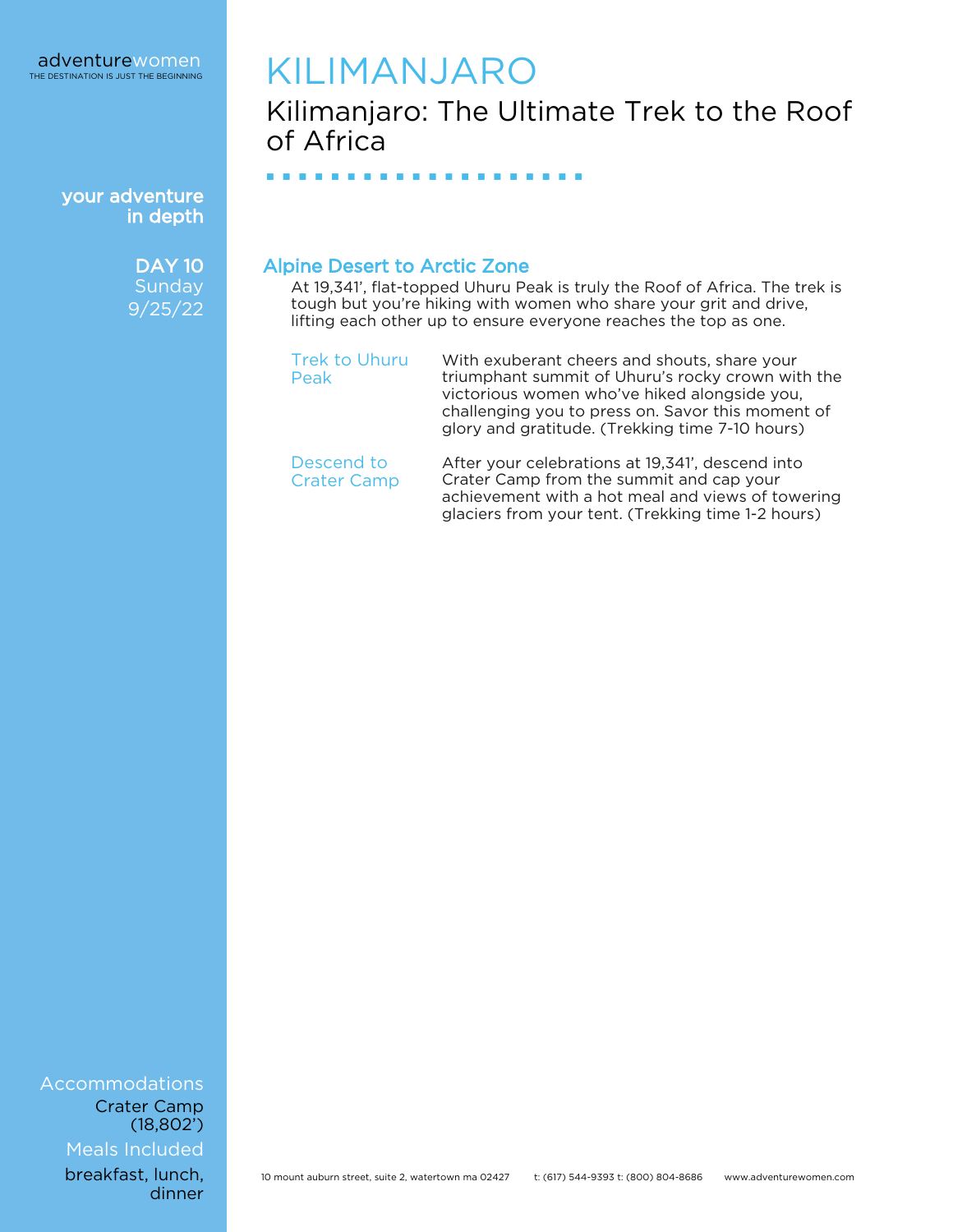your adventure in depth

> DAY 11 **Monday** 9/26/22

## KILIMANJARO

■ ■ ■ ■ ■ ■ ■ ■ ■ ■ ■ ■ ■ ■ ■ ■ ■ ■ ■ ■

## Kilimanjaro: The Ultimate Trek to the Roof of Africa

Arctic Zone to Heath

Wake to the glow of a brilliant sunrise reflecting off the glaciers that surround your camp. Savor the unique privilege of being inside Kilimanjaro's ancient crater.

Trek to Millennium Mweka

**Tipping Ceremony**  After breakfast, you'll begin your descent, winding down over loose scree and continuing to your camp nestled in thick heather. (Trekking time 4-7 hours)

Celebrate your achievement with your fellow trekkers and mountain crew and partake in a tipping ceremony to thank your guides and porters, acknowledging their hard work and contribution to your success.

Accommodations

Meals Included Mweka Millennium Camp (12,500')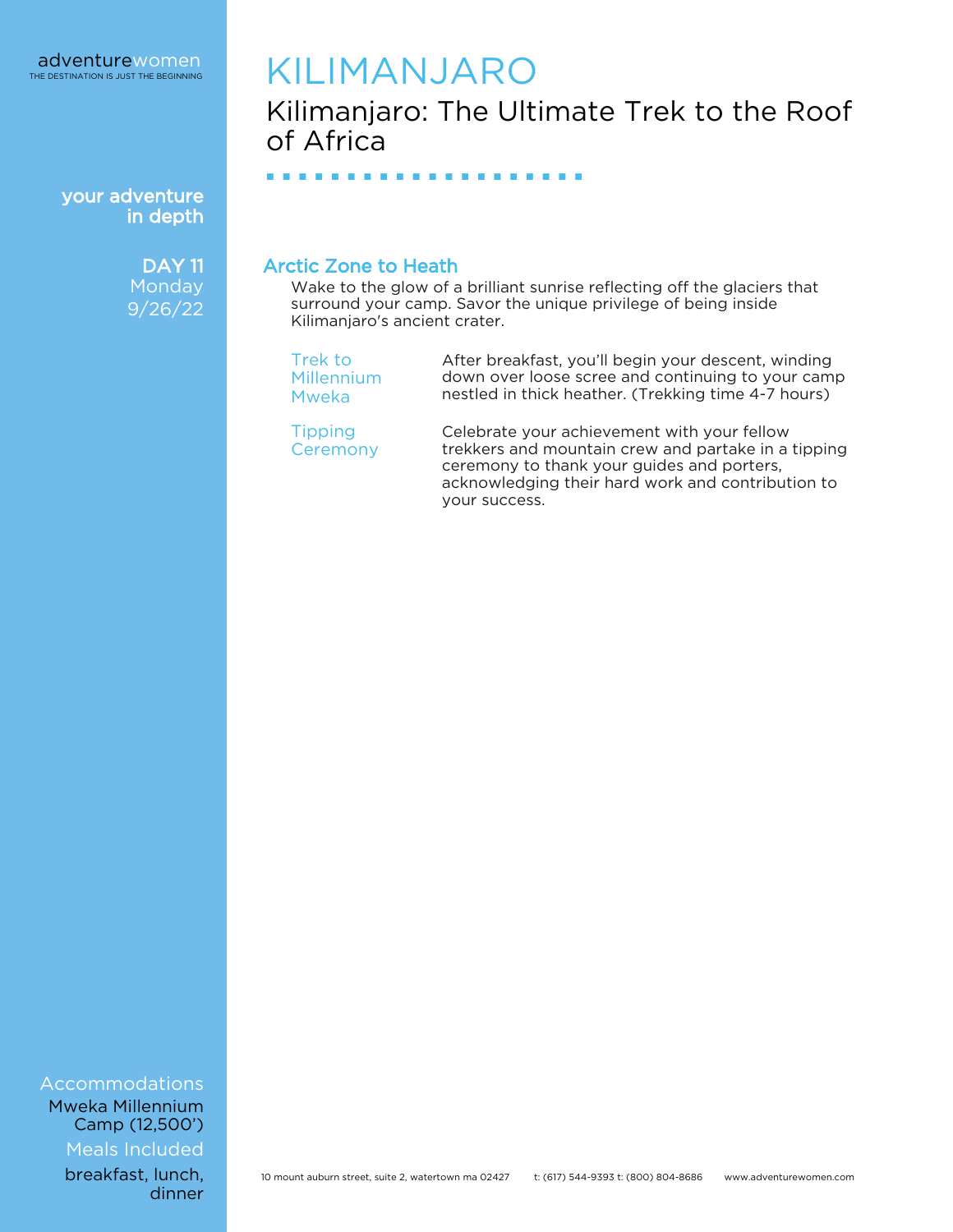your adventure in depth

> **DAY 12** Tuesday 9/27/22

## KILIMANJARO

## Kilimanjaro: The Ultimate Trek to the Roof of Africa

■ ■ ■ ■ ■ ■ ■ ■ ■ ■ ■ ■ ■ ■ ■ ■ ■ ■ ■ ■

#### Mweka and Depart

Say goodbye to your AdventureWomen friends and Kilimanjaro as you head to the airport for your flights home.

|                                             | Finish Your Trek Complete your descent through the rainforest to the<br>park gate. (Trekking time 3-6 hours)                                                                                                                 |
|---------------------------------------------|------------------------------------------------------------------------------------------------------------------------------------------------------------------------------------------------------------------------------|
| Celebrate with<br><b>Guides and</b><br>Crew | Celebrate the completion of your mountain<br>adventure with a farewell lunch at the park gate.<br>This is a great opportunity to thank your crew and<br>say your goodbyes to those who made your trek a<br>success!          |
| Day Room                                    | Enjoy a day room in Arusha, resting up and readying<br>yourself for your departure.                                                                                                                                          |
| <b>Farewell Snack</b>                       | Enjoy a nutritious snack, including a variety of nuts,<br>fruit, vegetables and other treats to enjoy now or on<br>your flight home.                                                                                         |
| Transfer to the<br>Airport                  | Say goodbye to your new Adventure Women friends<br>as you transfer to the airport for your flights home.                                                                                                                     |
| Departure<br>Information                    | Depart from Kilimanjaro International Airport (JRO)<br>this evening. One group transfer is included for the<br>Delta/KLM flight this evening. Private transfers for<br>other departures are available for an additional fee. |

Please note: AdventureWomen will attempt to adhere to the itinerary as much as possible. However, certain conditions (political, climatic, environmental, and cultural) may necessitate changes in the itinerary. AdventureWomen reserves the right to alter any itinerary at any time, if necessary. We will attempt to notify participants of changes as far in advance as possible. Costs incurred by such changes will be the responsibility of the participants.

Accommodations Rivertrees Country Inn

Meals Included

breakfast, lunch, snack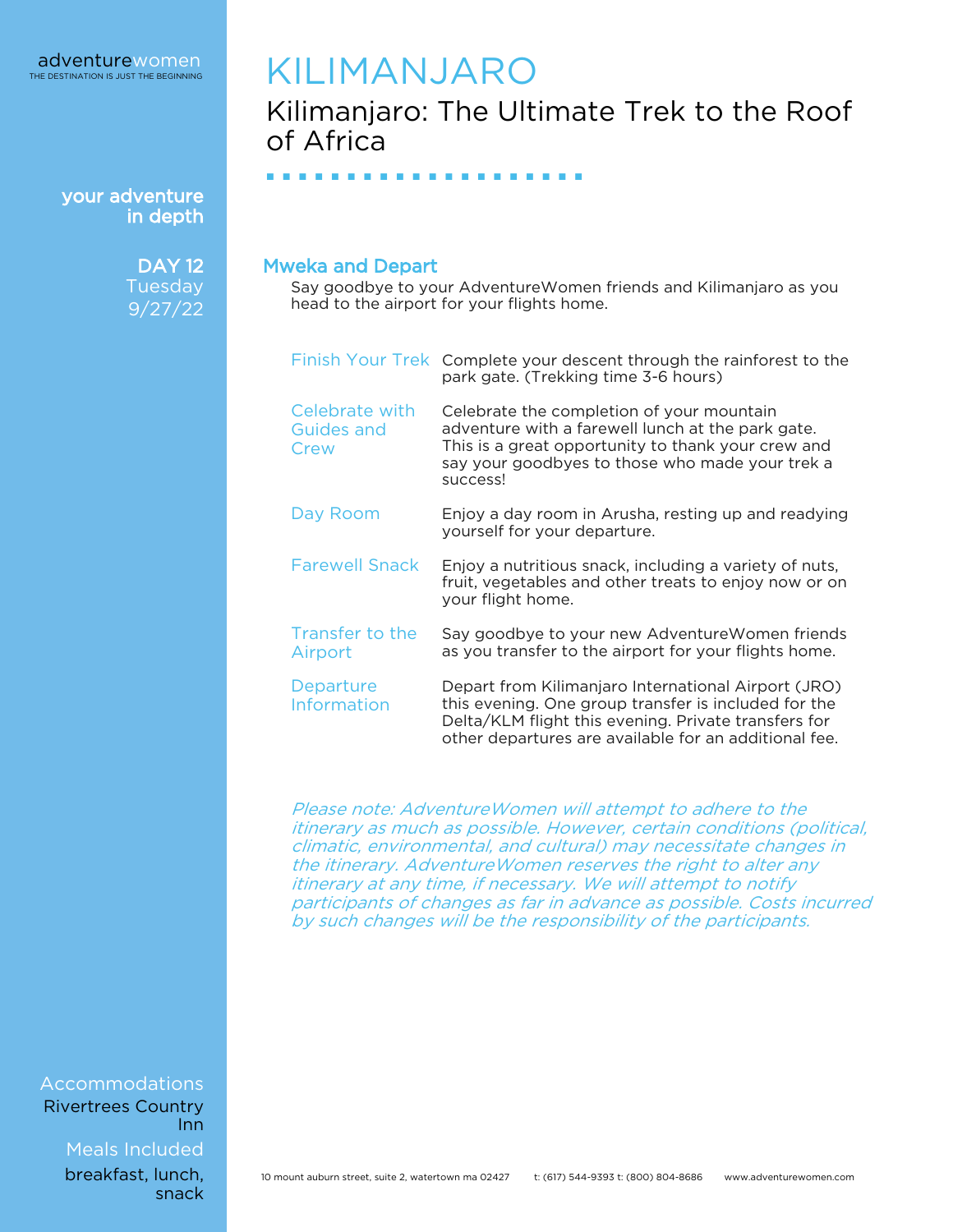

## KILIMANJARO

#### Kilimanjaro: The Ultimate Trek to the Roof of Africa ■ ■ ■ ■ ■ ■ ■ ■ ■ ■ ■ ■ ■ ■ ■ ■ ■ ■ ■ ■

your adventure in depth

#### Accommodation Details

| <b>Ndarakwai</b><br>Ranch               | With more than 11,000 acres of open and wooded savanna just<br>west of Mount Kilimanjaro, Ndarakwai Ranch offers a haven for<br>travelers and trekkers, with extraordinary hikes, wildlife viewing,<br>and complete relaxation. The spacious thatched-roof tents have<br>en suite bathrooms with safari-style showers, and a separate<br>dining area provides the perfect place for repose and reflection<br>on your many adventures. |
|-----------------------------------------|---------------------------------------------------------------------------------------------------------------------------------------------------------------------------------------------------------------------------------------------------------------------------------------------------------------------------------------------------------------------------------------------------------------------------------------|
|                                         | Amenities: Soap, shampoo, conditioner; solar lighting, no<br>electricity for charging devices; limited Wifi                                                                                                                                                                                                                                                                                                                           |
| Kilimanjaro<br>Mountain<br>Camps        | At each of your mountain camps, you will have Big Agnes Flying<br>Diamond, 4-season mountaineering tents which will all be single<br>tents. Ground sheet, fly sheet, vestibule, and a cot with a<br>comfortable mattress will be provided, and the tent will be set up<br>and broken down for you each day by your hardworking team of<br>porters.                                                                                    |
|                                         | A custom-designed dining tent is equipped with solar lighting,<br>chairs, and dining table. Hot meals are served here every day,<br>prepared by a skilled camp chef, and served by waitstaff. You'll<br>also enjoy the cozy setting when you arrive into camp in the<br>afternoons, ready to enjoy a piping hot cup of tea and<br>some snacks.                                                                                        |
|                                         | Purified drinking water is provided for you during mealtimes, and<br>at the end of the day so you can refill your personal water<br>bottles. Private toilet tent(s) will be set up for your group, so that<br>you can avoid unsanitary public facilities. Basins of hot water will<br>be brought to your tent each morning for personal hygiene and<br>upon request any other time.                                                   |
|                                         | Views from each camp promise to be remarkable at every turn,<br>with tantalizing glimpses of the summit, sweeping panoramas of<br>the countryside below and a spectacular sunrise every morning.<br>At night, stars light up the sky in a nightly spectacle that never                                                                                                                                                                |
| <b>Rivertrees</b><br><b>Country Inn</b> | Set beside the rushing waters of the Usa River on the outskirts of<br>Arusha, Rivertrees Country Inn has colonial charm and simple but<br>elegant style with modern-day amenities and fantastic cuisine.<br>Besides its delightful farmhouse guestrooms, the inn also has two                                                                                                                                                         |

Besides its delightful farmhouse guestrooms, the inn also has two spacious luxury cottages and a lovely, open-air, thatched-roof kitchen and dining area, with décor reminiscent of its country heritage as a former German colonial farm and coffee estate. The inn has a pool, internet services, and a small gift shop.

Amenities: Soap, shampoo, conditioner, hair dryers upon request; electricity; limited Wifi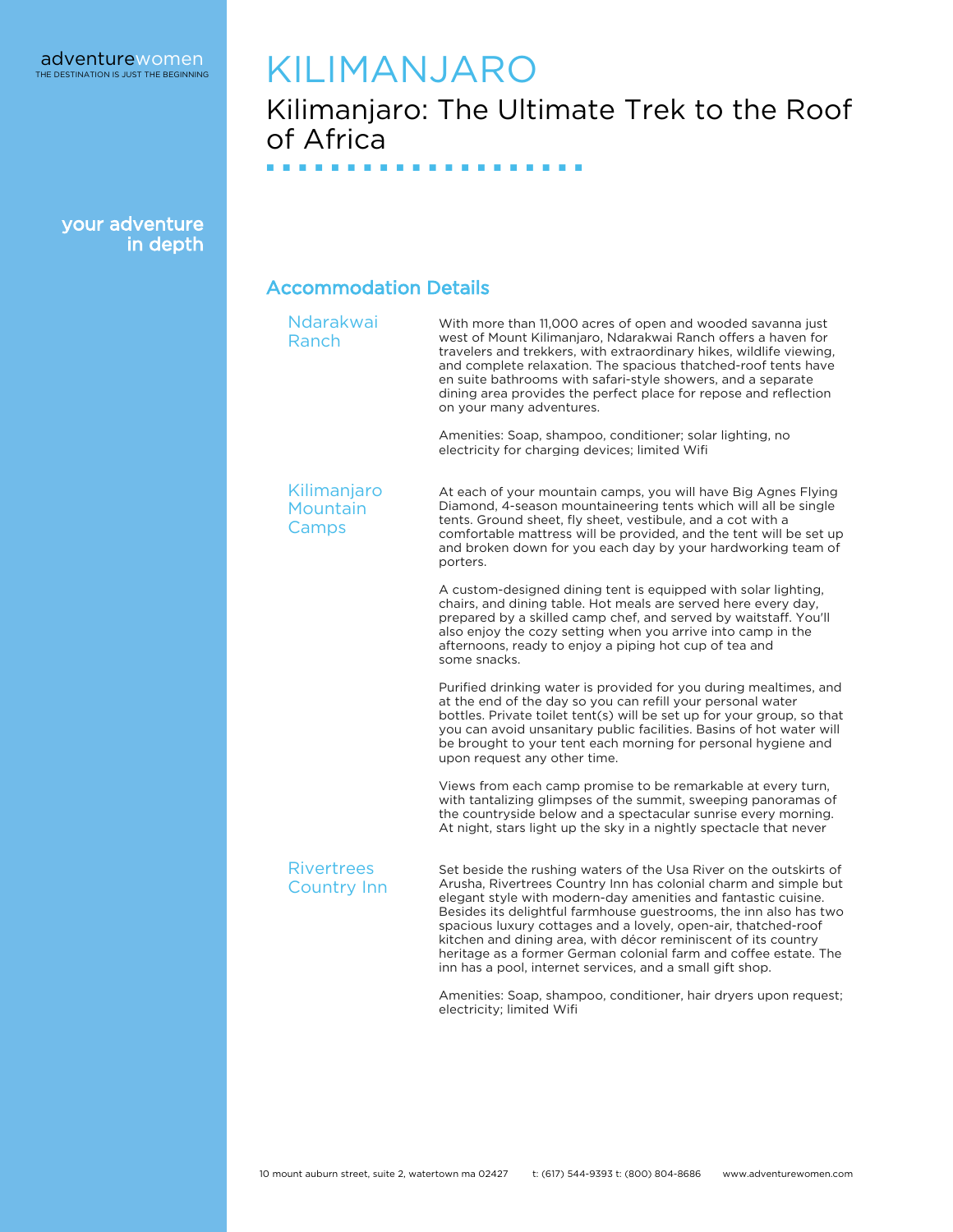your adventure in depth

## KILIMANJARO

■ ■ ■ ■ ■ ■ ■ ■ ■ ■ ■ ■ ■ ■ ■ ■ ■ ■ ■ ■

Kilimanjaro: The Ultimate Trek to the Roof of Africa

### Included:

- ► All Kilimanjaro park fees
- ► Accommodations as per itinerary based on double occupancy in lodges and single tents on Kilimanjaro
- ► Four-season mountaineering tent, with ground sheet, fly sheet, vestibule, and cot with foam mattress
- ► All meals as listed in the itinerary
- ► Bottled drinking water before and after your trek, provided in large jugs to refill personal bottles
- ► Purified drinking water during your trek
- ► Services of licensed Kilimanjaro guides
- ► Services of Kilimanjaro staff including porters, chef, and waitstaff
- ► Safety equipment: oxygen, first aid kit, stretcher, Gamow Bag, heart defibrillator, radio communication, safety protocols, etc.
- ► Activities as indicated in the itinerary
- ► Airport transfers for Delta/KLM flights on scheduled arrival/departure days
- ► All ground transportation
- ► Baggage handling

### Not Included:

- ► International airfare to and from Tanzania
- ► Optional activities
- ► Meals not specified in the itinerary
- ► Alcoholic beverages (unless otherwise specified)
- ► Fees for passport, visas, immunizations, or travel insurance
- ► Cost of hospitalization or evacuation
- ► Sleeping bag, hiking gear, and other items of a personal nature
- ► Gratuities for guides, porters, and camp staff